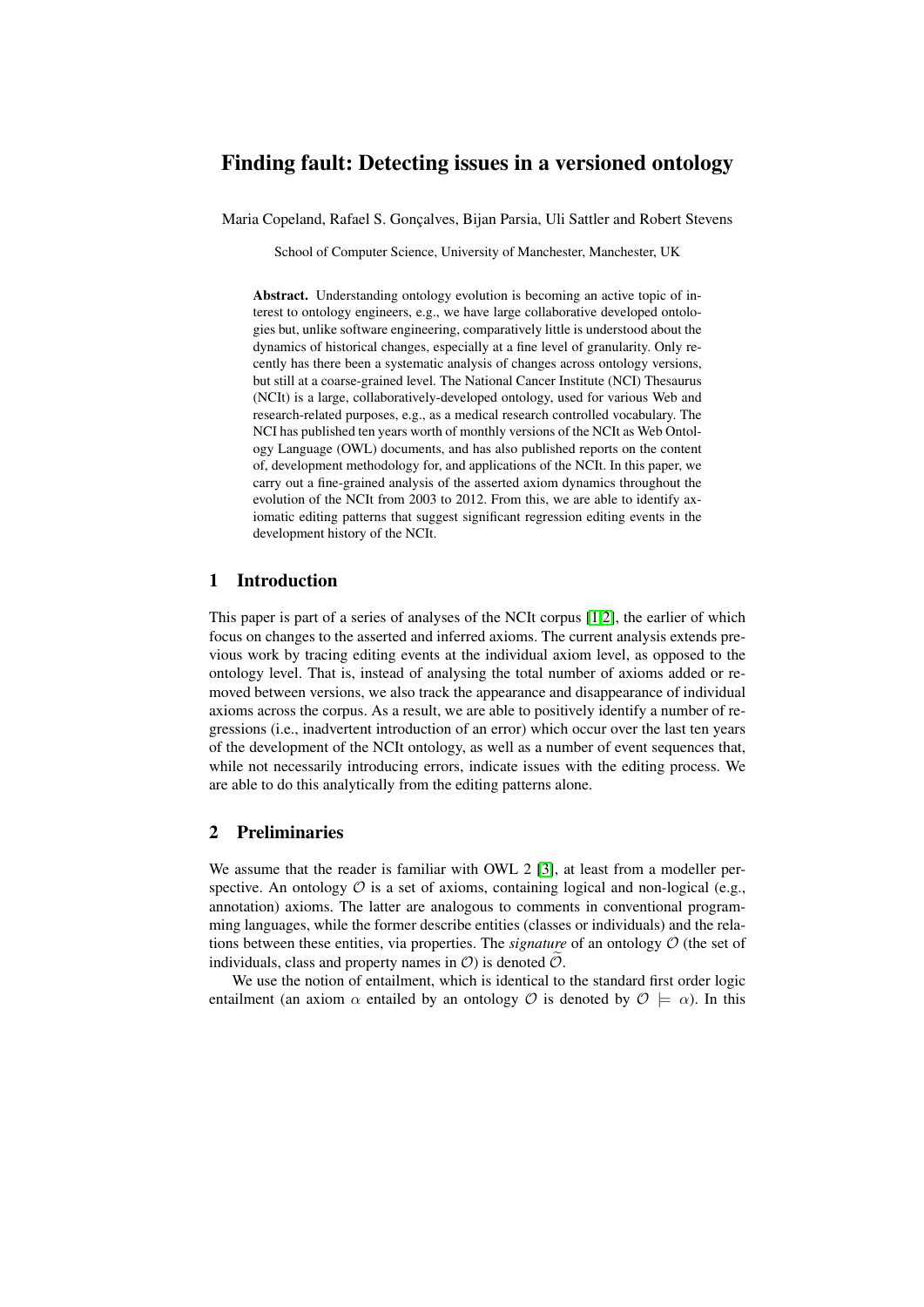paper we restrict our attention to entailments of the form  $A \sqsubseteq B$  (where A and B are class names), i.e., atomic subsumptions. This is the type of entailment generated by the classification reasoning task, a commonly invoked task by ontology engineers.

Finally, we use the notions of effectual and ineffectual changes as follows:

**Definition 1.** An axiom  $\alpha$  is said to be an effectual addition from  $\mathcal{O}_1$  to  $\mathcal{O}_2$  (thus  $\alpha \in$  $\mathcal{O}_2$ ) if  $\alpha \notin \mathcal{O}_1$  and  $\mathcal{O}_1 \not\models \alpha$ . Otherwise, if  $\alpha \notin \mathcal{O}_1$  but  $\mathcal{O}_1 \models \alpha$ , then  $\alpha$  is an ineffectual *addition. Analogously, an axiom*  $\beta$  *is said to be an effectual removal from*  $\mathcal{O}_1$  *to*  $\mathcal{O}_2$  $(hus \beta \in \mathcal{O}_1)$  *if*  $\beta \notin \mathcal{O}_2$  *and*  $\mathcal{O}_2 \not\models \beta$ *. If*  $\beta \notin \mathcal{O}_1$  *but*  $\mathcal{O}_1 \models \beta$ *, then*  $\beta$  *is an ineffectual removal [\[1\]](#page-11-0).*

### <span id="page-1-0"></span>3 Conceptual Foundations

Prior to the study of fault detection techniques, we establish a clear notion of the type faults we are trying to isolate. In all cases, we define a fault as deviation from the required behaviour. In Software Engineering, software faults are commonly divided into functional and non-functional depending on whether the fault is in the required functional behaviour (e.g., whether the system is acting correctly in respect to its inputs, behaviour, and outputs) or whether the fault is in the expected service the system needs to provide (i.e., whether the (correct) behaviour is performed *well*). Functional and nonfunctional faults can be further subdivided based on the impact to the system and/or to the requirements specifications. For example, functional faults can be divided into fatal and non-fatal errors depending on whether the fault crashes the system. Generally, crashing behaviour is always a fatal fault, however it might be preferable to encounter a system crash instead of a non-fatal fault manifested in some other, harder to detect, manner. Faults that impact the requirements may be implicit, indeterminate (i.e., the behaviour might be *underspecified*), or shifting. A shifting specification can render previously correct behaviour faulty (or the reverse), as faults are defined as deviations from the "governing" specification. For convenience, we presume throughout this study that the specification is stable over the lifetime of the examined ontology.

We also restrict our attention to the *logical* behaviour of the ontology, that is, to a set of entailments findable by a standard reasoner. This restriction might not reflect the full behaviour of an ontology in some application as 1) many entailments might be irrelevant to the application (e.g., non-atomic subsumptions for a terminologically oriented application) or 2) the application might be highly sensitive to other aspects of the ontology, including, but not limited to, annotations, axiom shape, and naming patterns. However, these other aspects are less standardised from application to application, so are rather more difficult to study externally to a given project. Furthermore, faults in the logical portion of an ontology both can be rather difficult to deal with and affect these other aspects. With this in mind, we define a bug as follows:

<span id="page-1-1"></span>**Definition 2.** An ontology  $\mathcal O$  contains a (logical) bug if  $\mathcal O \models \alpha$  and  $\alpha$  is not a desired *entailment or*  $O \not\models \alpha$  *and*  $\alpha$  *is a desired entailment.* 

Of course, whether a (non)entailment is desired or not is not determinable by a reasoner — a reasoner can only confirm that some (non)entailment holds. Generally, certain classes of (non)entailments are always regarded as errors. In analogy to crashing bugs in Software Engineering, in particular, the following are all standard errors: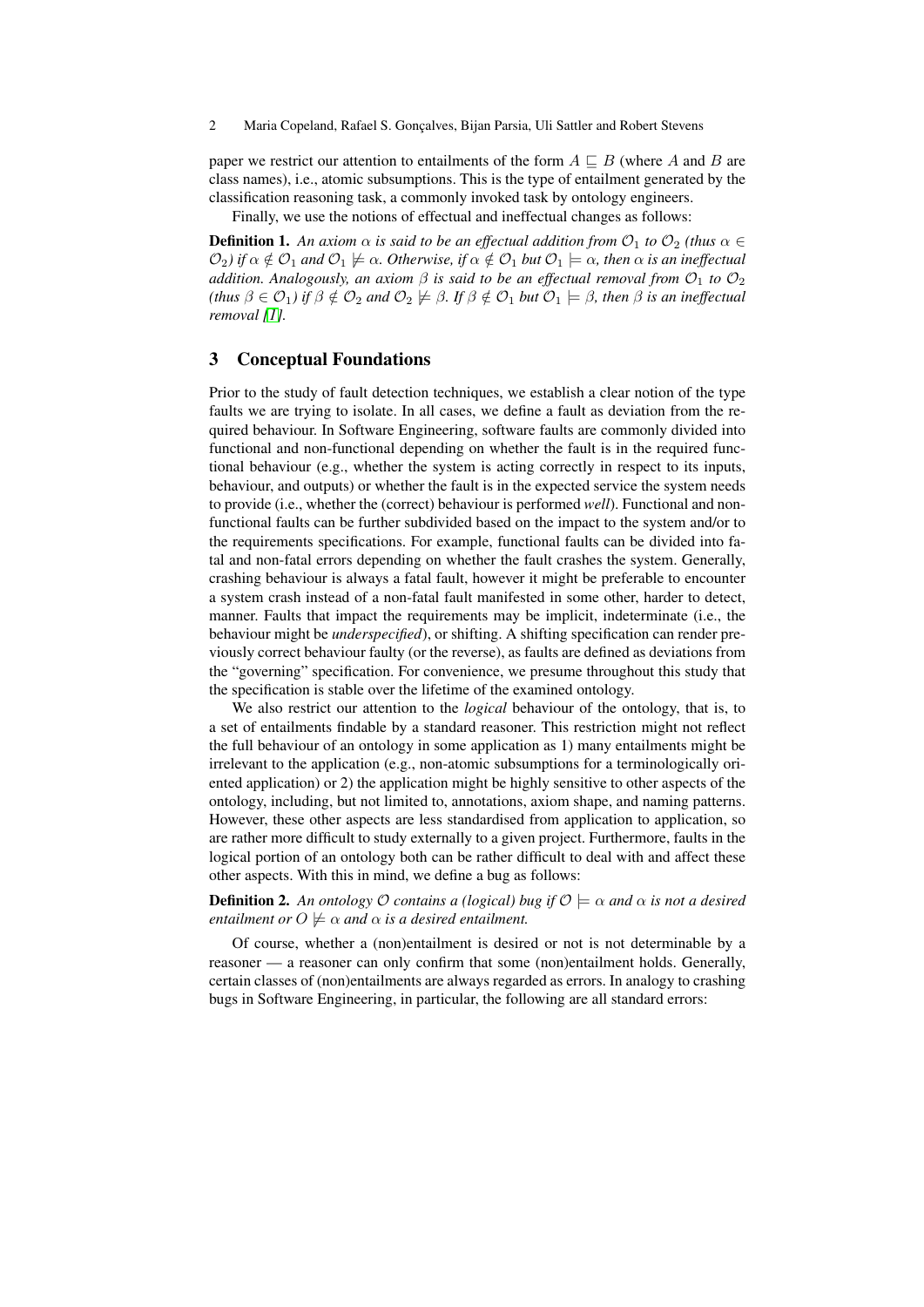- 1.  $\mathcal{O}$  is inconsistent (i.e.,  $\mathcal{O} \models \top \sqsubseteq \bot$ )
- 2.  $A \in \widetilde{\mathcal{O}}$  is unsatisfiable in  $\mathcal{O}$  (i.e.,  $\mathcal{O} \models A \sqsubset \bot$ )
- 3.  $A \in \tilde{\mathcal{O}}$  is tautological in  $\mathcal{O}$  (i.e.,  $\mathcal{O} \models \top \sqsubset A$ )

In each of these cases, the "worthlessness" of the entailment is straightforward<sup>[1](#page-2-0)</sup> and we will not justify it further here. That these entailments are bugs in and of themselves makes it easy to detect them, so the entire challenge of coping with such is in explaining and repairing them.

Of course, not all errors will be of these forms. For example, in most cases, the subsumption,  $Tree \sqsubseteq Animal$  is out of specification. Detecting this requires domain knowledge, specifically, the denotation of Tree and Animal, the relation between them, and the intent of the ontology. If there is an explicit specification such as in the form of a list of desired subsumptions, then checking for correctness of the ontology would be straightforward. Typically, however, the specification is implicit and, indeed, may be inchoate, only emerging via the ontology development process. Consequently, it would seem that automatic detection of such faults is impossible.

This is certainly true when considering a single version of an ontology. The case is different when multiple versions are compared. Crucially, if an entailment *fluctuates* between versions, that is, if it is the case that  $\mathcal{O}_i \models \alpha$  and  $\mathcal{O}_j \not\models \alpha$  where  $i < j$ , then we can conclude that *one* of those cases is erroneous. However, it is evident that the reverse may not be as the fact that  $\mathcal{O}_i \not\models \alpha$  as it might just indicate that the "functionality" has not been introduced yet. Thus, we can conservatively determine whether there are logical faults in the corpus using the following definition:

<span id="page-2-1"></span>**Definition 3.** Given two ontologies,  $\mathcal{O}_i$ ,  $\mathcal{O}_j$ , such that  $\mathcal{O}_j$  is a later version of  $O_i$ , then the set of changes  $\{\alpha$  is an effectual addition to  $\mathcal{O}_i$ ,  $\alpha$  is an effectual removal from  $O_j\}$ *is a* fault indicating sequence of changes*.*

For convenience, we presume that all axioms in the first version of an ontology series constitute effectual additions to that version. Note that either the entailment or the non-entailment may be the bug in question and a bug indicating sequence does not identify which is the bug. Instead the fault indicating sequence tells us that *one* of the changes introduces a bug. The sequence shows the existence of a bug assuming a stable specification.

It can be assumed that such an editing sequence can be iterated indefinitely. It is not surprising to find reoccurring content regressions due to the absence of content regression testing.

We can have a similar sequence of changes wherein the removal is *ineffectual*. Since the functionality of the ontology is not changed by an ineffectual removal, such a sequence does not indicate regression in the ontology. Indeed, such a sequence is consistent with a *refactoring* of the axiom, that is syntactic changes to the axiom that result in the axiom being strengthened or weakened based on the effectuallity of the change [\[1\]](#page-11-0). Of course, if the added axiom is the bug, then the ineffectual removal would be a failed attempt to remove the bug. Without access to developer intentions or other external information, we cannot distinguish between these two situations. However, we can

<span id="page-2-0"></span><sup>&</sup>lt;sup>1</sup> There is, at least in the OWL community, reasonable consensus that these are all bugs in the sort of ontologies we build for the infrastructure we use.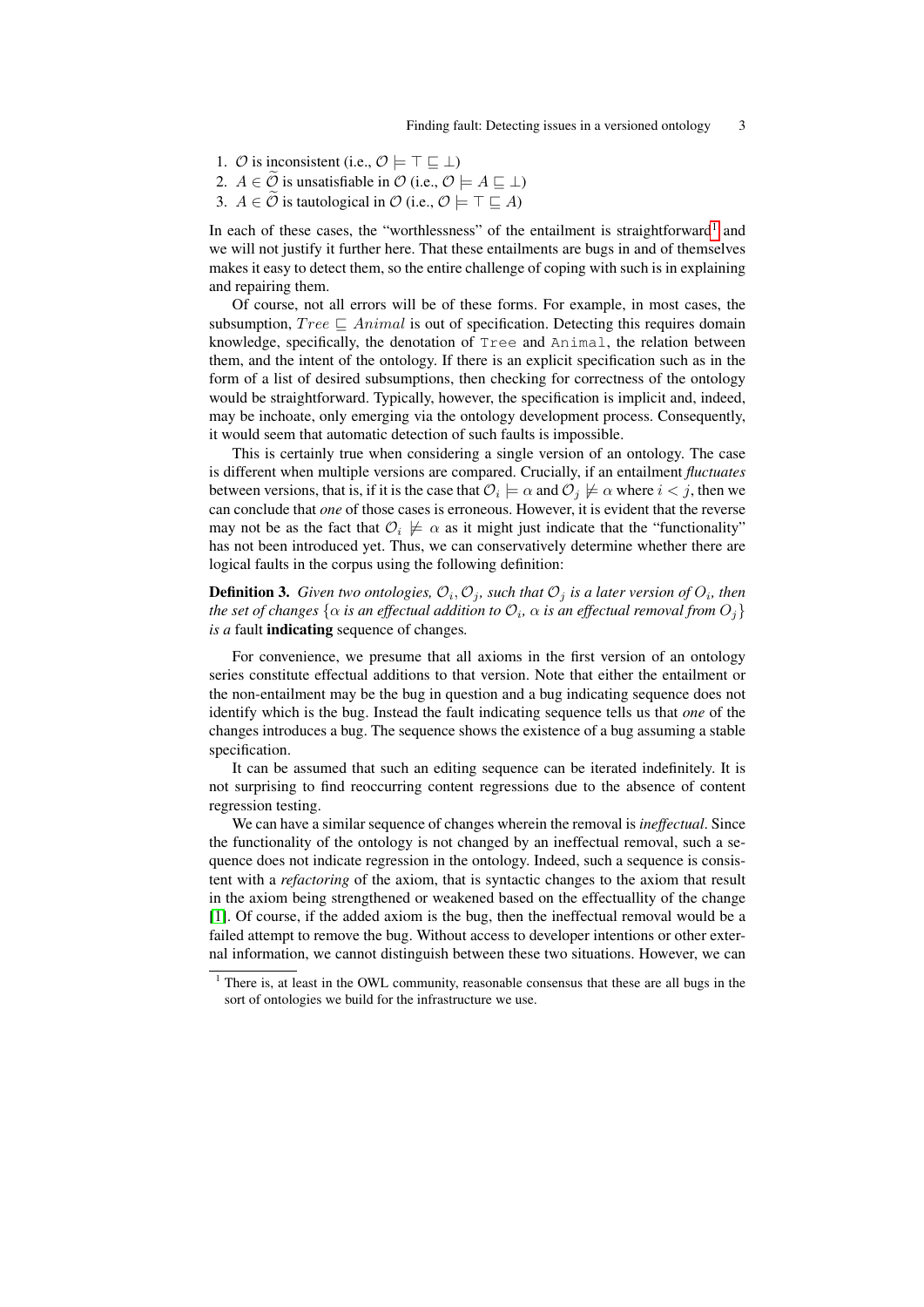conclude that an iterated pattern of ineffectual changes is problematic. That is, even if the sequence <*Effectual Addition, Ineffectual Removal*> is a refactoring, a subsequent ineffectual addition indicates a sort of thrashing. Meaning, if the original refactoring was correct, then "refactoring back" is a mistake (and if the "refactoring back" is correct, then the original refactoring is a mistake).

**Definition 4.** Given two ontologies,  $\mathcal{O}_i$ ,  $\mathcal{O}_j$ , such that  $\mathcal{O}_j$  is a later version of  $O_i$ , then *any of the following sets of changes*

- 1.  $\{\alpha$  is an effectual addition to  $\mathcal{O}_i$ ,  $\alpha$  is an ineffectual removal from  $O_j\}$
- 2.  $\{\alpha$  *is an ineffectual addition to*  $\mathcal{O}_i$ *,*  $\alpha$  *is an ineffectual removal from*  $O_j\}$
- 3.  $\{\alpha$  *is an ineffectual removal from*  $\mathcal{O}_i$ ,  $\alpha$  *is an ineffectual addition to*  $O_j$ }

*is a* fault suggesting sequence of changes*.*

There is a large gap in the strength of the suggestiveness between sequences of the first sequence in the definition and the rest of the identified sequences. Sequences of the first form can be completely benign, indicating only that additional information has been added to the axiom (i.e., that the axiom was strengthened), whereas there is no sensible scenario for the occurrence of the latter two. In all cases, much depends on whether the ineffectuality of the change is known to the ontology modeller. For instance, if a suggestive sequence of type 1 was a (failed) attempt to remove  $\alpha$ , then  $\alpha$ is a logical bug.

All these suggestive sequences may be embedded in larger sequences. Consider the sequence <*1) Effectual Addition, 2) Ineffectual Removal, 3) Ineffectual Addition, 4) Effectual Removal*>. From this we have an indicative fault in the sequence <1,4> and two suggestive faults in the sequences,  $\langle 1,2 \rangle$  and  $\langle 2,3 \rangle$ . The latter seem to be subsumed by the encompassing former. The analysis presented here does not, at this time, cover all paired possibilities. This is partly due to the fact that some are impossible on their own (e.g., two additions or two removals in a row) and partly due to the fact that some are subsumed by others (e.g., since we always start with an implicit effectual addition, the bug indicated by the sequence <*Effectual Removal, Effectual Addition*> will always also manifest as a bug indicating sequence).

Of course, as we noted, all these negative inferences only hold if the requirements have been stable over the examined period. If requirements fluctuate over a sequence of changes, then the changes might just track the requirements and the ontology would never be in a pathological state. In that case, however, it is reasonable to conclude the requirements are themselves pathological.

#### 4 Methods and Materials

The verification of the concepts and definitions proposed in Section [3](#page-1-0) is carried out by conducting a detailed analysis of The National Cancer Institute Thesaurus (NCIt) ontology. The National Cancer Institute (NCI) is a U.S. government funded organisation for the research of causes, treatment, and prevention of cancer [\[4\]](#page-11-3). The NCIt is an ontology written in the Web Ontology Language (OWL) which supports the development and maintenance of a controlled vocabulary about cancer research. Reports on the collaboration process between the NCIt and its contributors have been published in 2005 and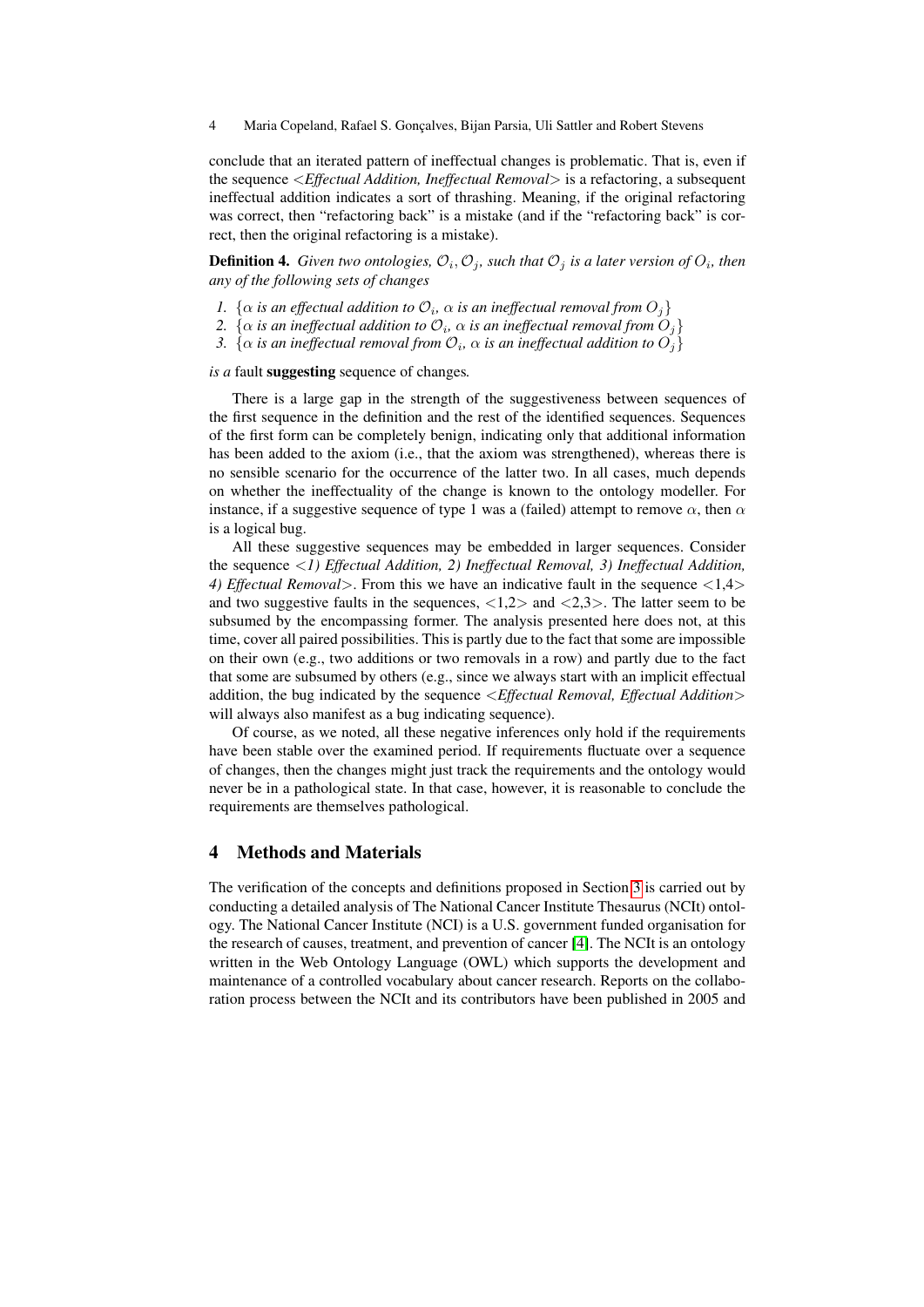2009 (see [\[5](#page-11-4)[,6](#page-11-5)[,7\]](#page-11-6)), which provide a view of the procedural practices adopted to support domain experts and users in the introduction of new concepts into the ontology. These publications together with the publicly available monthly releases and concept change logs are the basis for the corpus used in this study.

We gathered 105 versions of the NCIt (release 02.00 (October 2003) through to 1[2](#page-4-0).08d (August 2012)) from the public website. $2$  Two versions are unparseable using the OWL API [\[8\]](#page-11-7), and were discarded, leaving 103 versions. The ontologies were parsed and individual axioms and terms were extracted and inserted into a MySQL v5.1.63 database. The database stores the following data for each NCIt release,  $\mathcal{O}_i$  (where i is the version identifier):

- 1. Ontology  $\mathcal{O}_i$ : Each ontology's NCI identifier  $\mathcal{O}_i$  is stored in a table "Ontology" with a generated integer identifier  $i$ .
- 2. Axioms  $\alpha_j \in \mathcal{O}_i$ : Each structurally distinct axiom  $\alpha_j$  is stored in an "Axioms" table with identifier j, and a tuple  $(j, i)$  is stored in a table "Is In" (that is, axiom j is asserted in ontology  $i$ ).
- 3. Classes  $C_j \in \mathcal{O}_i$ : Each class name  $C_j$  is stored in a table "Classes" with an identifier j, followed by the tuple  $(j, i)$  into table "Class In".
- 4. Usage of class  $C_j$  in  $\mathcal{O}_i$ : Each class  $C_j$  that is used (mentioned) in axiom  $\alpha_k \in \mathcal{O}_i$ is stored in table "Used In" as a triple  $(j,k,i)$ .
- 5. Atomic subsumptions (equivalences)  $\beta_j$  s.t.  $\mathcal{O}_i \models \beta_j$  and  $\beta_j \notin \mathcal{O}_i$ : Each inferred <sup>[3](#page-4-1)</sup> atomic subsumption (equivalence)  $\beta_j$  is stored in table "Inferred Subsumptions" ("Inferred Equivalences") with identifier j, and a tuple  $(j, i)$  is added to table "Inferred Subsumptions In" ("Inferred Equivalences In").
- 6. Effectual changes: Each added (removed) axiom  $\alpha_i$  between  $O_i$  and  $O_{i+1}$ , with identifier  $j$ , is stored in table "Effectual Additions" ("Effectual Removals") as a tuple  $(j, i + 1)$ .
- 7. Ineffectual changes: Each added (removed) axiom  $\alpha_j$  between  $O_i$  and  $O_{i+1}$ , with identifier  $j$ , is stored in table "Ineffectual Additions" ("Ineffectual Removals") as a tuple  $(j, i)$ .

The data and SQL queries to produced this study are available online.<sup>[4](#page-4-2)</sup>

All subsequent analysis are performed by means of SQL queries against this database to determine suitable test areas and fault detection analysis. For test area identification, we select test sets based on the outcome of 1) frequency distribution analysis of the set of asserted axioms (i.e., in which versions each axiom appears or follows), and 2) asserted axioms consecutivity analysis (whether an axiom's occurrence pattern has "gaps"). These analyses highlight axioms that have multiple unchanged presence in the NCIt versions and the sequence of these occurrences. For fault detection, we conduct

<span id="page-4-0"></span><sup>2</sup> [ftp://ftp1.nci.nih.gov/pub/cacore/EVS/NCI\\_Thesaurus/archive/](ftp://ftp1.nci.nih.gov/pub/cacore/EVS/NCI_Thesaurus/archive/).

<span id="page-4-1"></span> $3$  For current purposes, we consider the set of inferred subsumptions (equivalences) from an ontology  $\mathcal O$  to be the set of subclass (equivalence) relations between class names which follow from  $\mathcal O$  but are not contained in  $\mathcal O$ , and which do not follow from the fact that a class is unsatisfiable (which would lead to an enormous number of vacuous entailments). More formally, for all  $A, B \in \mathcal{O}: \{ \alpha \mid \mathcal{O} \not\models A \sqsubseteq \bot, \alpha := A^{\sqsubseteq}/_{\equiv} B, \mathcal{O} \models \alpha, \text{and } \alpha \notin \mathcal{O} \}.$ 

<span id="page-4-2"></span><sup>4</sup> [http://owl.cs.manchester.ac.uk/research/topics/ncit/](http://owl.cs.manchester.ac.uk/research/topics/ncit/regression-analysis/) [regression-analysis/](http://owl.cs.manchester.ac.uk/research/topics/ncit/regression-analysis/)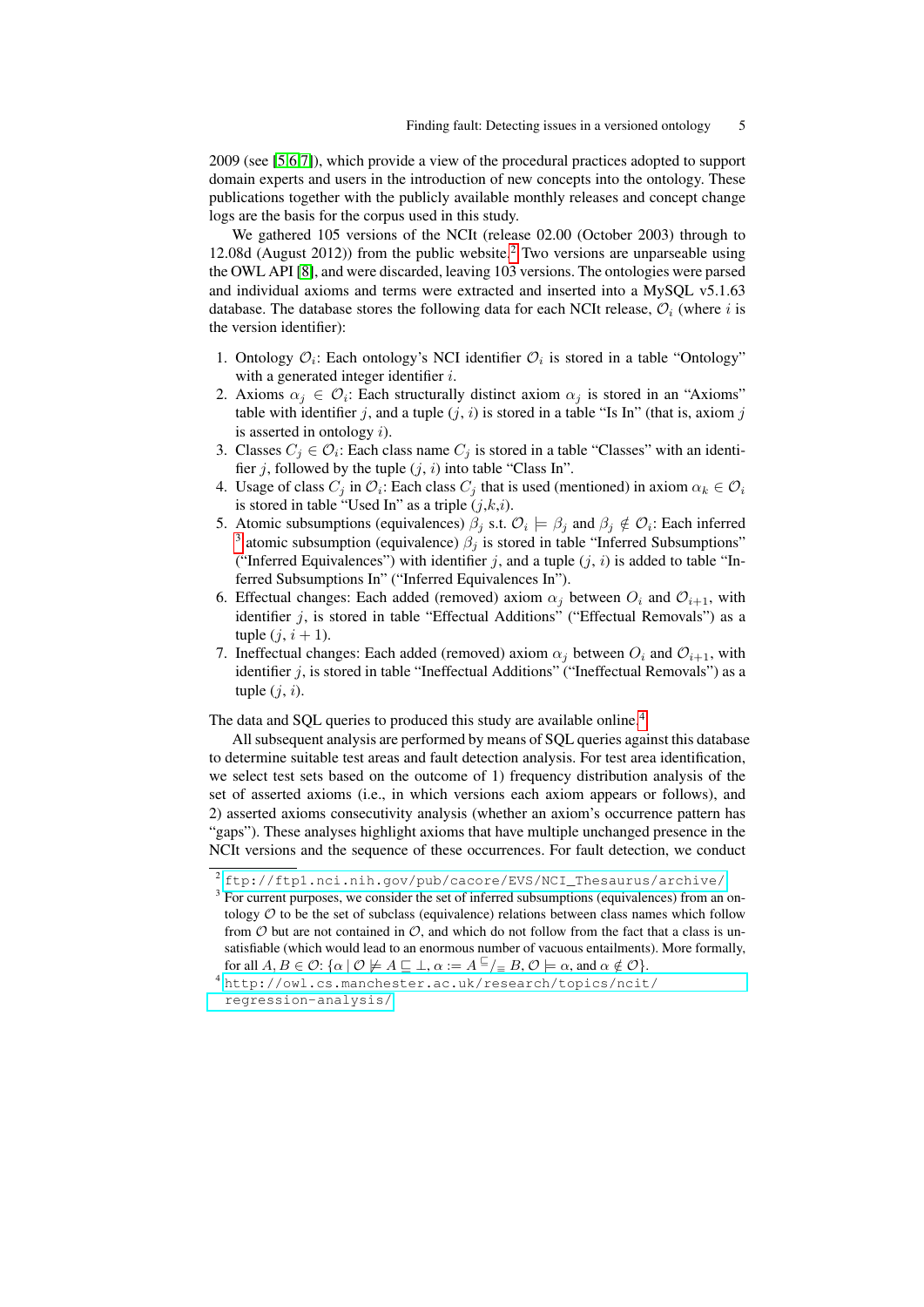SQL driven data analysis between the selected test cases and the Effectual and Ineffectual database tables.

## 5 Results

### <span id="page-5-0"></span>5.1 Test Areas Selection

The test area selection for this study is determined by conducting analyses on axioms ' frequency distribution and consecutivity evaluation. Frequency distribution analysis calculates the number of versions an axiom is present in the NCIt. That is, the frequency distribution of an axiom  $\alpha$  shows all NCIt versions where  $\alpha$  is present. From this analysis we classify their consecutivity based on the type of occurrence in the corpus, such as: continual occurrence, interrupted occurrence, and single occurrence. The analysis of axioms with continual occurrence provides knowledge about the stability of the ontology, since it helps with the identification of axioms that, due to their consistent presence throughout the ontology's versions, can be associated with the 'core' of the represented knowledge. Asserted axioms identified with interrupted occurrence patterns are of particular interest to this study, due to the details we can extract from the corpus regarding their sequences of additions and removals. As described in Section [3,](#page-1-0) axioms ' sequence of presences can be successfully correlated with indicative or suggestive faults in the sequence of changes depending on the effectual or ineffectual editing patterns.

In the analysis, we found that the highest number of 20,520 asserted axioms correspond to frequency 11. This means that 20,520 axioms appear in the NCIt ontology for 11 versions. Of these asserted axioms, 20,453 asserted axioms (99.67%), appear in 11 consecutive versions. The distribution of these axioms across the corpus is concentrated between version 6 to 16 with 19,384 asserted axioms, between versions 1 to 52 with 593 asserted axioms, and 187 asserted axioms for the remaining versions. These numbers do not account for the 358 new asserted axioms added in version 93 that are still in the corpus for version 103 with 11 occurrences but have the potential of remaining in the corpus in the future versions.

The next highest frequency is 5 with 14,586 asserted axioms and 14,585 occurring consecutively. Only the axiom Extravasation  $\sqsubseteq$  BiologicalProcess is present from version 20 to 23, it is removed in version 24 and re-enters in version 45 before being removed in version 46.

The next two top frequency distributions are 2 and 3 with 13,680 and 12,806 asserted axioms respectively. The number of asserted axioms with consecutive occurrences for frequency distribution 2 are 10,506 asserted axioms. Of these axioms, 445 entered the corpus in version 102 and remain in the corpus until version 103. The total number of axioms with non-consecutive occurrences is 3,174 asserted axioms. However, only 8 axioms are not included in the set of axioms that are part of the modification event taking place between versions 93 and 94. In this event 3,166 axioms with nonconsecutive occurrences were added in version 93, removed (or possibly refactored) in version 94, and re-entered the ontology in version 103. This editing event is discussed in Section [6.](#page-8-0) Of the 12,806 asserted axioms with frequency distribution 3, 12,804 as-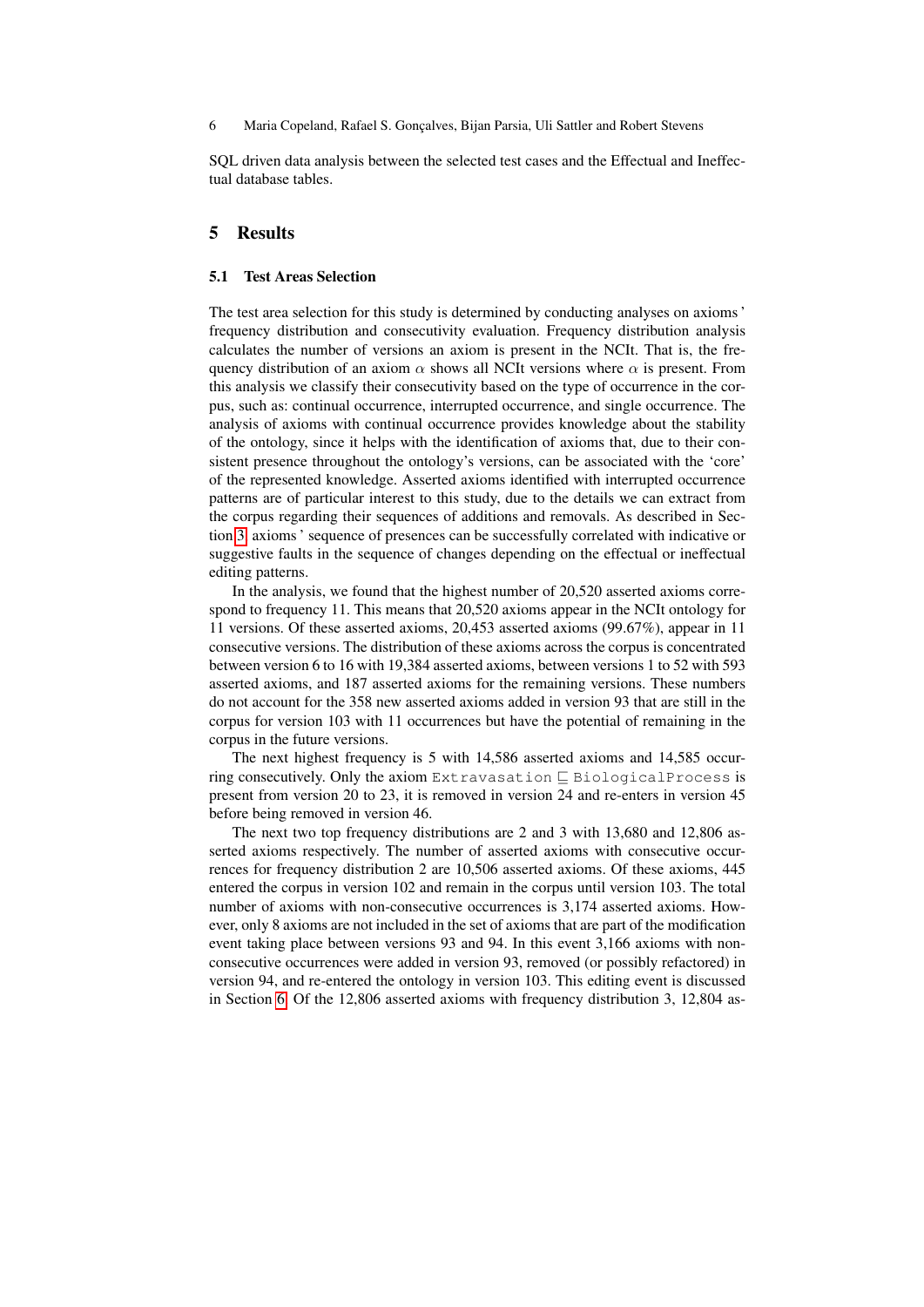serted axioms occur in consecutively versions (99.98%) and 644 asserted axioms are present in the last studied version of the corpus.



Fig. 1. Distribution of asserted axioms based on the number of versions they are present in  $(x-axis)$ : frequency, *y*-axis: number of asserted axioms).

Three high frequency distributions are observed in the top ten distributions with 87, 79 and 103 frequencies as shown in Table [1.](#page-6-0) There are 12,689 asserted axioms present in 87 versions with 99.86% of asserted axioms occurring consecutively. From these axioms, 12,669 asserted axioms appear in the last version of the ontology with 12,651 asserted axioms added in version 17 and remaining consecutively until version 103. For frequency distribution 79, there exist 10,910 asserted axioms that appear in 79 versions with 10,866 still present in version 103. From these 10,866 asserted axioms, 10,861 asserted axioms were added in version 25 and remain until version 103 consecutively. The overall percentage of consecutive occurrences is 99.93%. Finally, there are 8,933 asserted axioms that appear in 103 versions of the NCIt. This means that 8,933 axioms were added in the first studied version of the NCIt and remain until the last studied version. When analysing version 103, the data indicates that out of the 132,784 asserted axioms present in version 103, 6.73% of the axioms were present from version 1. From this information it can be inferred that 6.73% of the asserted axioms population found in the last version of the NCIt represent a stable backbone of asserted axioms present in all versions of the NCIt.

| Frequency | Axiom  | Occurring in                        |            | Consecutive Non-consecutive |
|-----------|--------|-------------------------------------|------------|-----------------------------|
|           | Count  | Version 103                         | Occurrence | Occurrence                  |
| 11        | 20,520 | 358                                 | 99.67%     | $0.33\%$                    |
| 5         | 14,586 | 831                                 | 99.99%     | 0.01%                       |
| 2         | 13,680 | 445                                 | 76.80%     | <b>TBC</b>                  |
| 3         | 12,806 | 664                                 | 99.98%     | $0.02\%$                    |
| 87        | 12,689 | 12,669                              | 99.86%     | 0.14%                       |
|           |        | 12,219 47 in v102 and 2,084 in v103 |            |                             |
| 79        | 10,910 | 10,866                              | 99.93%     | $0.07\%$                    |
| 8         | 10,662 | 599                                 | 99.93%     | $0.07\%$                    |
| 103       | 8,933  | 8,933                               | 100.00%    | $0.00\%$                    |

<span id="page-6-0"></span>Table 1. Frequency distribution trends.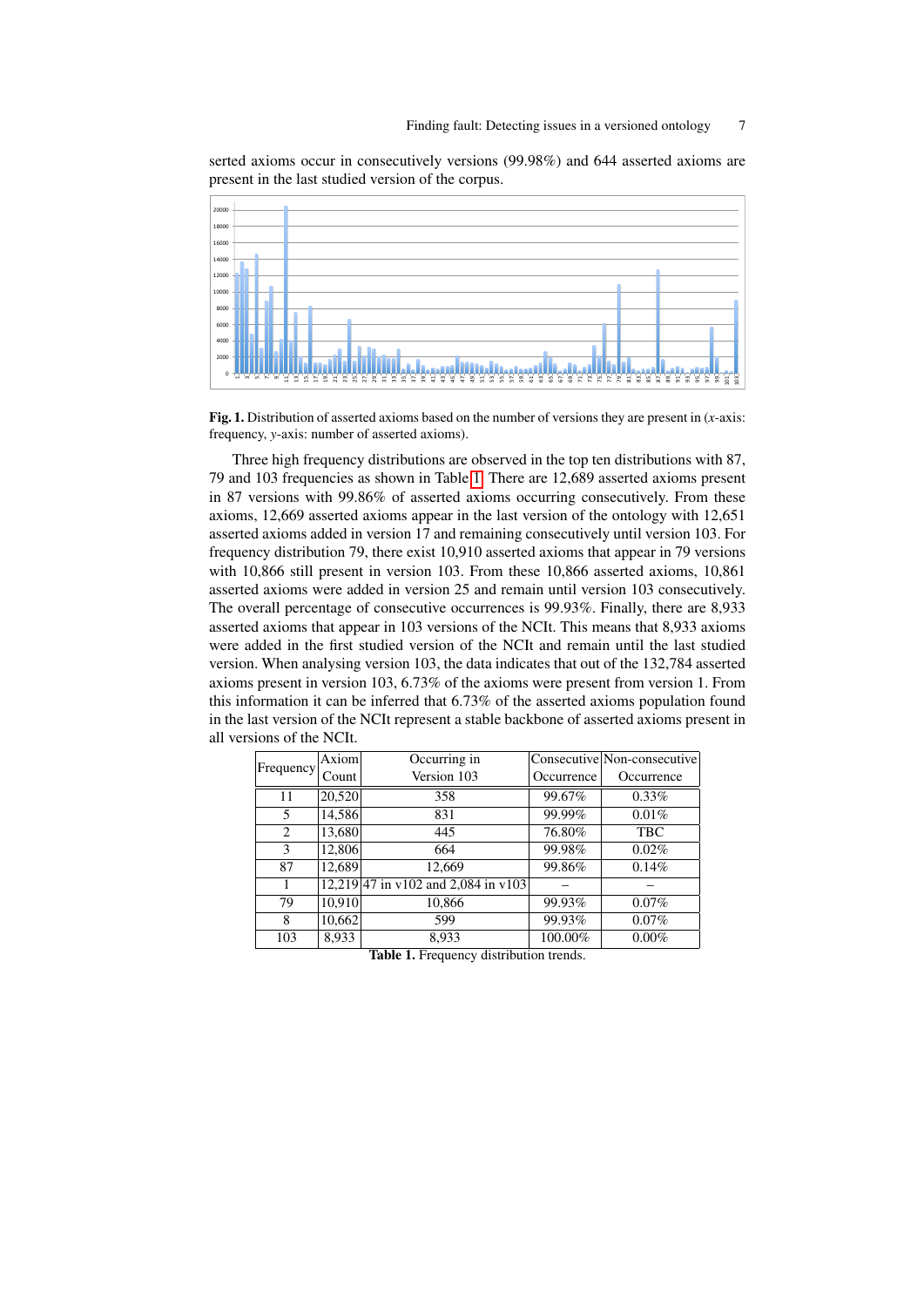We found that in the top ten distributions there is a high number of asserted axioms with frequency distribution 1. A total of 12,219 asserted axioms are present in only one version of the NCIt. This number of asserted axioms includes the 2,084 asserted axioms that appear in version 103, and have the potential of remaining in future versions. When normalising the data to account for this fact, we observe that a total of 10,135 asserted axioms with single occurrences are present in the remaining 102 versions. From the 103 studied versions, 98 versions have asserted axioms that only appear in those versions; and versions 45, 54, 88, 92, and 100 do not. A detailed representation of this distribution across the NCIt corpus demonstrates that the first three years of the studied NCIt versions show the highest rate of single occurrences in the corpus with three identifiable high periods of single occurrences around version 1 to 5, versions 16 to 18, and versions 21 to 25.

#### 5.2 Fault Detection Analysis

Following the frequency distribution analyses of asserted axioms in the NCIt ontology, we define our test area for fault detection analysis to the set of non-consecutive occurring axioms identified with high frequencies shown in Table [1.](#page-6-0)

The percentage of non-consecutive occurring axioms is small in comparison to the consecutive occurring axioms. Of these axioms, we found that the majority correspond to *indicative faults in the sequence of changes* as defined in Definition [2.](#page-1-1) The results presented in Tables [2](#page-9-0) and [3](#page-10-0) show that from the 53 analysed axioms, 32 axioms are conclusive indications of faults in the sequence of changes due to one or more effectual removals from the NCIt. From these indicative faults, we can further examine the pattern of sequence of changes by identifying the axioms that satisfy Definition [2](#page-1-1) in the first sequence of change (pattern: <*Effectual Addition, Effectual Removal*>) and those that result in indicative faults after an ineffectual removal is followed by an effectual removal (pattern: <*Effectual Addition, Ineffectual Removal, Effectual Removal*>). We found that 27 axioms conform directly with Definition [2](#page-1-1) because all of their additions and removals are effectual. The remaining 5 axioms have a sequence change pattern where they are first ineffectually removed, and then effectually removed. Even though there is an ineffectual removal prior to the effectual removal, the sequence indicates that the ineffectual removal is "fixed" when the effectual removal takes place. In this set of indications of faults in the change sequence, there is one axiom where the first sequence of change conforms to Definition [2,](#page-1-1) but re-enters the ontology with an editing sequence that *suggests* a fault in the sequence of editing. The asserted axiom Benign Peritoneal Neoplasm  $\sqsubseteq$ Disease Has Primary Anatomic Site only Peritoneum with *axiom id* 159025 indicates a fault in the sequence change for the first editing event (pattern: <*Effectual Addition (version 21), Effectual Removal (version 22)*>), and it suggests a fault in the second sequence of change for the pattern <*Effectual Addition (version 27), Ineffectual Removal (version 29)*>. The dual indication and suggestion of faults in the two editing cycles suggests the axiom is first faulty indicating regression and then it re-enters the ontology unchanged before undergoing refactoring. This refactoring, as well as all the other identified refactoring events, may be completely benign if the ax-

<sup>8</sup> Maria Copeland, Rafael S. Gonçalves, Bijan Parsia, Uli Sattler and Robert Stevens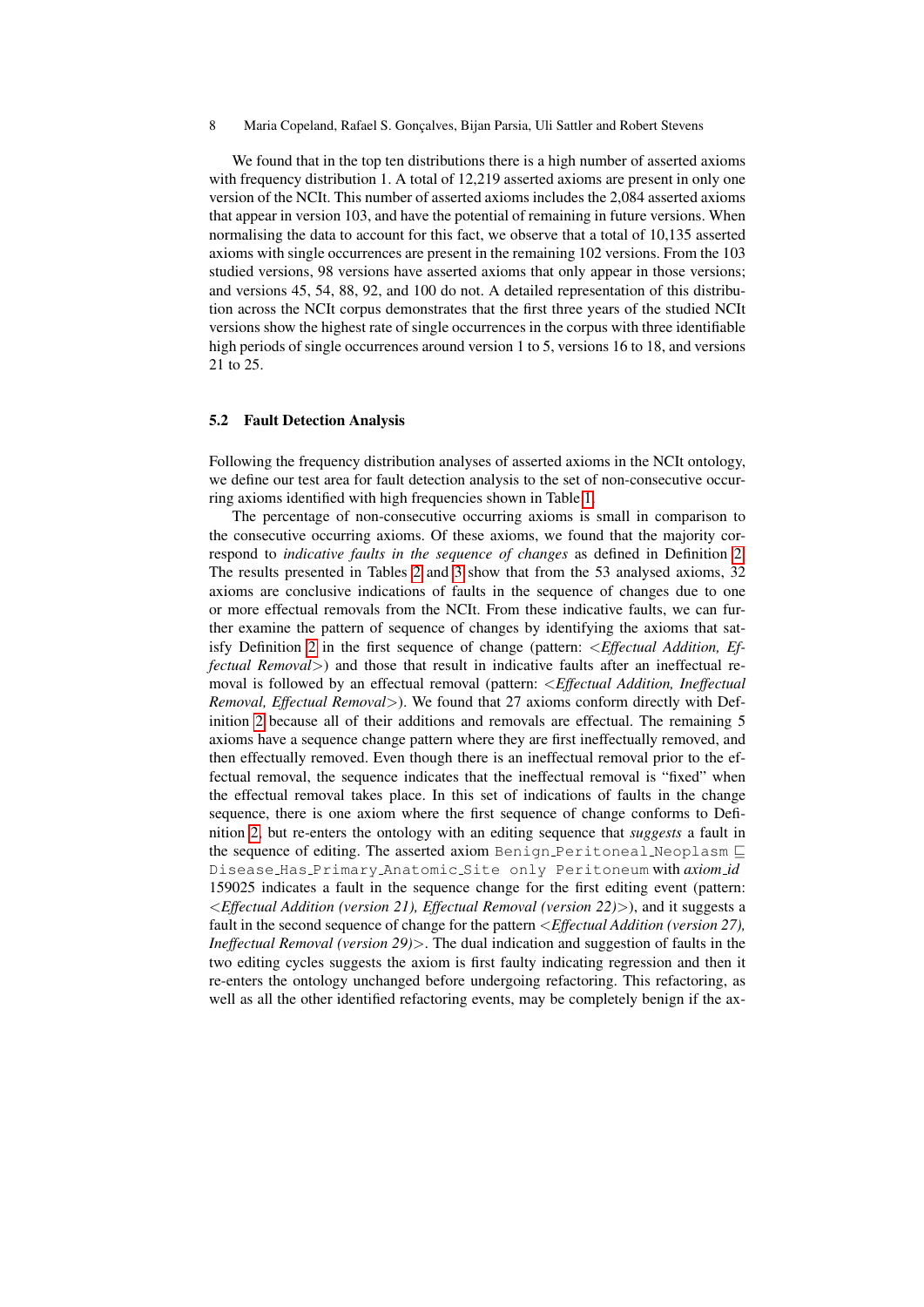iom were edited in such a way that additional information content added to the axiom strengthens the axiom [\[9\]](#page-11-8).

The remaining 21 axioms are identified as suggestive faults in the sequence of changes. Seventeen of these axioms conform to the first sequence of change identified for Definition [3,](#page-2-1) due to their pattern of <*Effectual Addition, Ineffectual Removal*>). Because these axioms have this particular editing sequence, it suggests that refactoring is taking place. To verify whether the outcome of this refactoring is benign to the ontology, additional axiomatic difference analysis needs to be carried out on these axioms, as suggested in [\[9\]](#page-11-8). Four axioms (*axiom ids* 110594, 153578, 157661, and 127241) are suggestive of faults in the sequence of changes that correspond with the second sequence identified in Definition [3.](#page-2-1) Two of these axioms (*axiom ids* 157661, and 127241) have in their first sequence a refactoring event and are later re-introduced in the ontology with a fault as suggested in Definition [3](#page-2-1) with sequence two.

The analysis conducted in this section excludes regression examination for all axioms affected by the renaming event that took place between versions 91 and 103. This renaming period is tractable from the collected data and it is clearly identified as the renaming of the terms from their natural language name to the NCI code. Thus, the non-consecutive occurrences are not bugs but cosmetic changes to the terms' names. A discussion of the renaming period and the impact to this study is given in Section [6.](#page-8-0)

#### <span id="page-8-0"></span>6 Discussion

In general, the historical analysis of the NCIt, as recorded in their monthly releases from 2003 to 2012, show that the ontology is consistently active and the evolution management process in place for NCIt 's maintenance (as described in [\[10\]](#page-11-9) and [\[6\]](#page-11-5)) may be positive contributors to the overall steady growth of the NCIt ontology.

The growth of the ontology is mostly driven by the asserted ontology where high levels of editing activity took place in the first three years of the analysed population. The change dynamics observed in this period suggest a trial and error phase, where editing and modelling activities are taking place until reaching a level of stability, possibly related to reaching maturity, for the remainder of the observed versions.

Although the chronological analysis primarily points to the first three years as a phase of rapid change, a more in-depth study of the diachronic data set revealed that regression activity takes place throughout all versions of the NCIt. The study of the lifespan of axioms in the ontology through the frequency rate analysis shows that the evolution of the NCIt is marked by patterns of either indications or suggestions of faults in the sequence of changes, where asserted axioms enter the ontology in a version, are removed in a different version, and later re-entered the ontology unchanged. Only 6.73% of the asserted axioms in version 103 correspond to axioms that have been present unchanged from the first version analysed until this last version. Our study revealed that most asserted axioms appear twice throughout the ontology. However, this finding is strongly correlated with a renaming period that took place between versions 93 and 94. In a preliminary study conducted for this paper, we found found that 92% of the asserted axioms that contributed to the population of 2 appearances first appeared in version 93, removed in version 94, and re-entered in version 103 unchanged. The authors of this study have confirmed with the NCI that this editing pattern corresponds to the renaming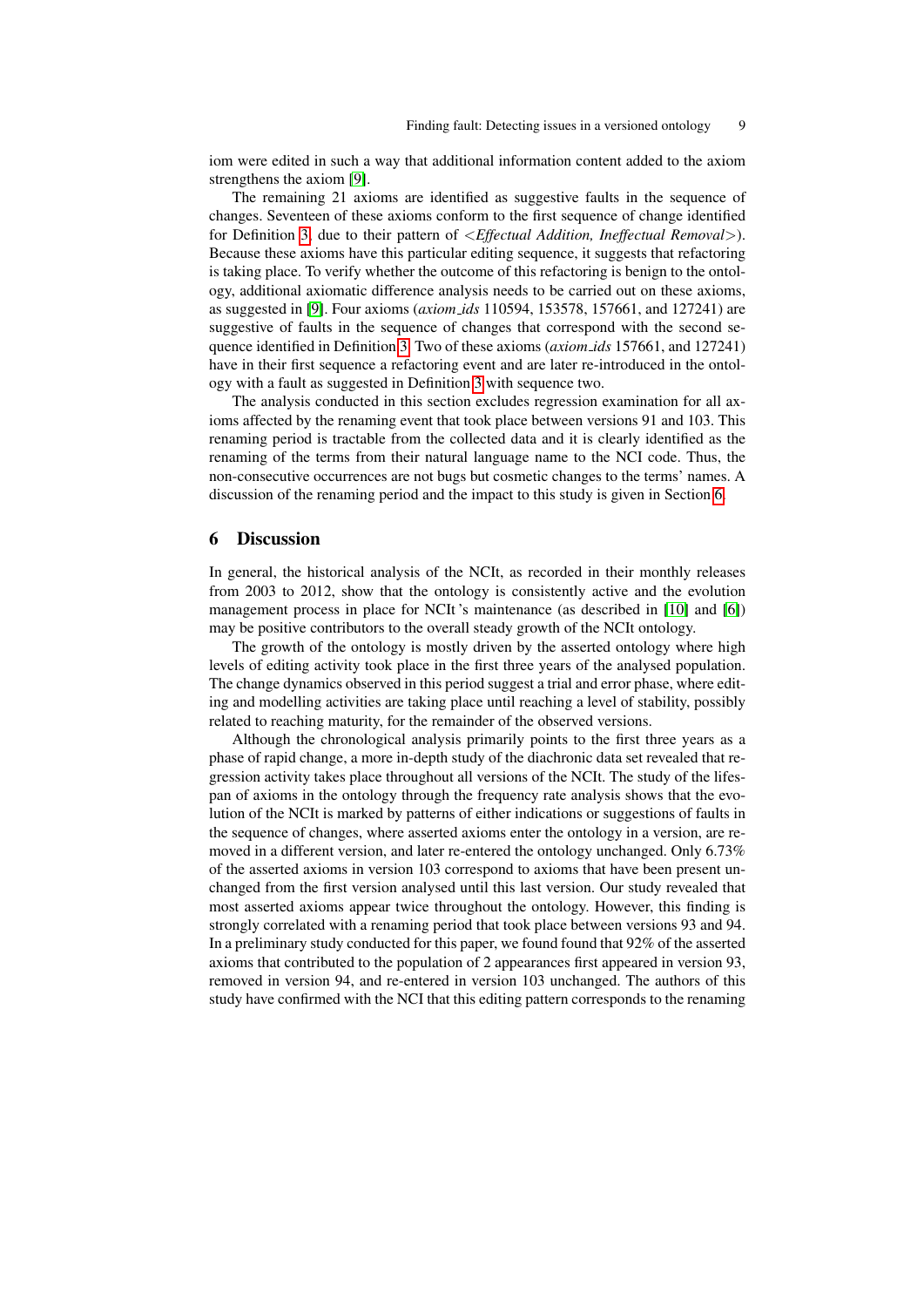| Frequency Axiom |        | Versions for $\leq$ Eff.                                             | Versions for      | Versions for $\leq$ Eff.                                                       | Versions for | <b>First NCIt Last NCIt</b> |                 |
|-----------------|--------|----------------------------------------------------------------------|-------------------|--------------------------------------------------------------------------------|--------------|-----------------------------|-----------------|
| Rate            | ID     | Add., Eff. $Re$ .                                                    |                   | <eff. add.=""> Add., Ineff. Re., Eff. Re.&gt; <ineff. add.=""></ineff.></eff.> |              | Version                     | Version         |
| 11              | 57506  | $<4.5>,-<7.17>$                                                      |                   |                                                                                |              | 4                           | 16              |
|                 | 58364  | <4,5>, <7,17>                                                        |                   |                                                                                |              | $\overline{4}$              | $\overline{16}$ |
|                 | 103206 |                                                                      |                   | $\overline{<7,17,26>}$                                                         |              | $\overline{\tau}$           | $\overline{25}$ |
|                 | 105069 |                                                                      |                   | < 7,17,26 >                                                                    |              | 7                           | $\overline{25}$ |
|                 | 210295 | $<$ 40,47>, $<$ 51,55>                                               |                   |                                                                                |              | 40                          | 54              |
|                 | 49544  | <2,3>, <4,5>                                                         |                   |                                                                                |              | $\overline{2}$              | $\overline{4}$  |
|                 | 50602  | $\overline{\langle 2.3 \rangle, \langle 4.5 \rangle}$                |                   |                                                                                |              | $\overline{2}$              | $\overline{4}$  |
| $\overline{c}$  | 50858  | $\langle 2.3 \rangle$ , $\langle 18.19 \rangle$                      |                   |                                                                                |              | $\overline{2}$              | 18              |
|                 | 120551 | $<12,13>$ , $<16,17>$                                                |                   |                                                                                |              | 12                          | 16              |
|                 | 172613 | $\overline{\langle 25,26 \rangle}, \overline{\langle 62,63 \rangle}$ |                   |                                                                                |              | 25                          | 62              |
|                 | 172917 | $<25,26>$ , $<62,63>$                                                |                   |                                                                                |              | $\overline{25}$             | $\overline{62}$ |
| 3               | 159025 | $\overline{21,22}$                                                   |                   |                                                                                |              | 21                          | 28              |
|                 | 257839 | <83,84>, <93,94>                                                     | <103>             |                                                                                |              | 83                          | 103             |
|                 | 30433  | $\langle 1, 12 \rangle, \langle 14, 75 \rangle$                      | <89>              |                                                                                |              | $\mathbf{1}$                | 103             |
|                 | 39267  | $\overline{<1,2>}$                                                   | $\overline{218}$  |                                                                                |              | $\overline{1}$              | 103             |
|                 | 68617  | 5.6>                                                                 | $\overline{<}18$  |                                                                                |              | $\overline{1}$              | 103             |
| 87              | 118516 | <12,74>                                                              | $\overline{279}$  |                                                                                |              | 12                          | 103             |
|                 | 119326 | <12,74>                                                              | <79>              |                                                                                |              | 12                          | 103             |
|                 | 121919 | $\overline{<}13,47>$                                                 | 51>               |                                                                                |              | $\overline{13}$             | 103             |
|                 | 122832 | <13,47>                                                              | 51>               |                                                                                |              | 13                          | 103             |
|                 | 6838   |                                                                      |                   | <1,17,86>                                                                      | <23>         | $\mathbf{1}$                | 85              |
|                 | 8905   | $\overline{<1.6>}$                                                   | $\overline{<}30$  |                                                                                |              | $\overline{1}$              | 103             |
|                 | 44135  |                                                                      |                   | <1,17,86>                                                                      | <23>         | 1                           | 85              |
| 79              | 125718 | $\overline{<}15,19>$                                                 | $\overline{29}$   |                                                                                |              | 15                          | 103             |
|                 | 125895 | <15.19>                                                              | $\overline{29}$   |                                                                                |              | $\overline{15}$             | 103             |
|                 | 162303 | $\langle 23,93 \rangle, \langle 94,103 \rangle$                      |                   |                                                                                |              | $\overline{23}$             | 103             |
|                 | 162304 | $\langle 23, 34 \rangle$                                             | $\overline{234}$  |                                                                                |              | $\overline{23}$             | 103             |
| 8               | 22465  |                                                                      |                   | <1,2,52>                                                                       | <15>         | 1                           | 51              |
|                 | 67505  | $\langle 5, 6 \rangle, \langle 10, 17 \rangle$                       |                   |                                                                                |              | $\overline{5}$              | 16              |
|                 | 238416 | <72,79>                                                              | $\overline{$ 103> |                                                                                |              | 72                          | 103             |
|                 | 238488 | <72,79>                                                              | <103>             |                                                                                |              | 72                          | 103             |
|                 |        | $262226$ <87,93>, <94,96>                                            |                   |                                                                                |              | 87                          | 95              |

10 Maria Copeland, Rafael S. Gonçalves, Bijan Parsia, Uli Sattler and Robert Stevens

<span id="page-9-0"></span>Table 2. Indicating fault in sequence of changes (Effectual Addition abbrv. to "Eff. Add.", Effectual Removal abbrv. to "Eff. Re.", Ineffectual Addition abbrv. to "Ineff. Add.", and Ineffectual Removal abbrv. to "Ineff. Re.").

of terms that took place in version 93, where every term name was replaced from its natural language name to its NCIt code. This renaming event also affects the asserted axioms with frequency distribution of 11 where, in non-consecutive appearances, it was found that 1,186 axioms appeared consecutively from versions 91 and 92, were removed in version 93, re-entered in version 94, remained consecutively until version 102, and were removed again in version 103. This procedural change in naming conventions for terms does not affect the information content dynamics, however, it does affect the overall change dynamics of the ontology, and our change detection mechanisms are sensitive to this.

Taking into account these renaming events in the data set, the study found that the NCIt overall 'survival' rate for asserted axioms is five versions, and of the axioms with non-consecutive presence a high percentage are directly linked to content regressions and refactorings. Information content is not as permanent as the managerial and maintenance processes may indicate, but periods of faults in the sequences of changes where unmodified axioms leave the ontology and re-enter the ontology at later stages before being removed again are more predominant than expected. The analysis conducted in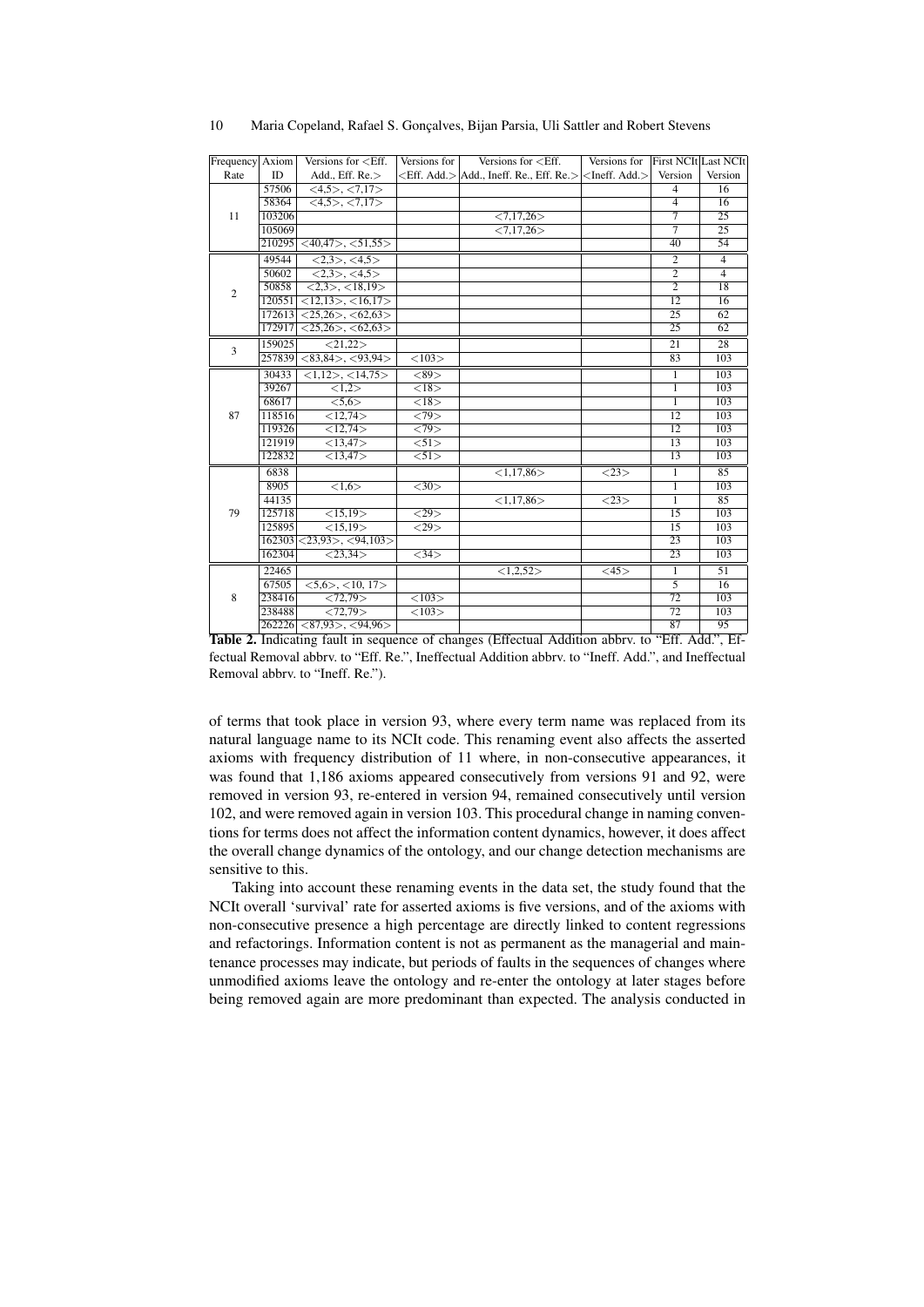| Finding fault: Detecting issues in a versioned ontology |  |  | 11. |
|---------------------------------------------------------|--|--|-----|
|                                                         |  |  |     |

| Frequency      |               | Axiom Versions for <eff.< td=""><td>Versions for <math>\leq</math> Ineff.</td><td>Versions for</td><td>Versions for <ineff. first="" last="" ncit="" ncit<="" td=""><td></td><td></td><td>Refactoring</td></ineff.></td></eff.<> | Versions for $\leq$ Ineff.      | Versions for                    | Versions for <ineff. first="" last="" ncit="" ncit<="" td=""><td></td><td></td><td>Refactoring</td></ineff.>                                                                                                                                                                                                       |                |         | Refactoring |
|----------------|---------------|----------------------------------------------------------------------------------------------------------------------------------------------------------------------------------------------------------------------------------|---------------------------------|---------------------------------|--------------------------------------------------------------------------------------------------------------------------------------------------------------------------------------------------------------------------------------------------------------------------------------------------------------------|----------------|---------|-------------|
| Rate           | ID            | Add., Ineff. $Re >$                                                                                                                                                                                                              | Add., Ineff. $Re$ .             | $\langle$ Ineff. Add. $\rangle$ | Add., $Eff. Re.$                                                                                                                                                                                                                                                                                                   | Version        | Version |             |
|                | 110594        |                                                                                                                                                                                                                                  | $<$ 10, 20 $>$ , $<$ 31, 32 $>$ |                                 |                                                                                                                                                                                                                                                                                                                    | 10             | 31      |             |
| 11             | 215592        | 550, 55                                                                                                                                                                                                                          |                                 | $\overline{<98>}$               |                                                                                                                                                                                                                                                                                                                    | 50             | 103     | Refactoring |
|                | 215897        | < 50, 55 >                                                                                                                                                                                                                       |                                 | $<$ 98 $>$                      |                                                                                                                                                                                                                                                                                                                    | 50             | 103     | Refactoring |
| 5              | 157661        | $<$ 20, 24 $>$                                                                                                                                                                                                                   | $<$ 45, 46 $>$                  |                                 |                                                                                                                                                                                                                                                                                                                    | 20             | 45      |             |
| $\overline{2}$ | 99659         | <6.7>                                                                                                                                                                                                                            |                                 |                                 | <16, 17>                                                                                                                                                                                                                                                                                                           | 6              | 16      | Refactoring |
|                | 127241        | <16, 17>                                                                                                                                                                                                                         | $<$ 21, 22 $>$                  |                                 |                                                                                                                                                                                                                                                                                                                    | 16             | 21      |             |
| 3              | 159025        | $<$ 27, 29 $>$                                                                                                                                                                                                                   |                                 |                                 |                                                                                                                                                                                                                                                                                                                    | 21             | 28      | Refactoring |
|                | 3241          | <1, 7>                                                                                                                                                                                                                           |                                 | <23>                            |                                                                                                                                                                                                                                                                                                                    |                | 103     | Refactoring |
|                | 12085         | <1,17>                                                                                                                                                                                                                           |                                 | <33>                            |                                                                                                                                                                                                                                                                                                                    |                | 103     | Refactoring |
|                | 106537        | $<$ 9, 17 $>$                                                                                                                                                                                                                    |                                 | 25                              |                                                                                                                                                                                                                                                                                                                    | $\overline{9}$ | 103     | Refactoring |
|                | 106569        | $\overline{<}9,17$                                                                                                                                                                                                               |                                 | <25>                            |                                                                                                                                                                                                                                                                                                                    | 9              | 103     | Refactoring |
| 87             | 106878        | < 9, 17                                                                                                                                                                                                                          |                                 | <25>                            |                                                                                                                                                                                                                                                                                                                    | 9              | 103     | Refactoring |
|                | 107407        | < 9, 17                                                                                                                                                                                                                          |                                 | <25>                            |                                                                                                                                                                                                                                                                                                                    | 9              | 103     | Refactoring |
|                | 107860        | 5, 17                                                                                                                                                                                                                            |                                 | 25                              |                                                                                                                                                                                                                                                                                                                    | $\overline{9}$ | 103     | Refactoring |
|                | 107952        | $<$ 9, 17 $>$                                                                                                                                                                                                                    |                                 | <25>                            |                                                                                                                                                                                                                                                                                                                    | 9              | 103     | Refactoring |
|                | 108468        | < 9.17                                                                                                                                                                                                                           |                                 | 25                              |                                                                                                                                                                                                                                                                                                                    | $\overline{9}$ | 103     | Refactoring |
|                | 111380        | <10, 17>                                                                                                                                                                                                                         |                                 | 24>                             |                                                                                                                                                                                                                                                                                                                    | 10             | 103     | Refactoring |
|                | 114579        | <10, 17>                                                                                                                                                                                                                         |                                 | 24>                             |                                                                                                                                                                                                                                                                                                                    | 10             | 103     | Refactoring |
| 79             | 42533         | $\overline{<1,17>}$                                                                                                                                                                                                              |                                 | $<$ 41 $>$                      |                                                                                                                                                                                                                                                                                                                    |                | 103     | Refactoring |
| 8              | 153578        |                                                                                                                                                                                                                                  | $<$ 17, 18>, $<$ 20, 27>        |                                 |                                                                                                                                                                                                                                                                                                                    | 17             | 26      |             |
|                | 215709        | 50,53                                                                                                                                                                                                                            |                                 | $\overline{<}99$                |                                                                                                                                                                                                                                                                                                                    | 50             | 103     | Refactoring |
| .              | $\sim$ $\sim$ | $\mathbf{r} = \mathbf{r} + \mathbf{r}$                                                                                                                                                                                           | $c_{\perp}$                     |                                 | $\sqrt{12}$ $\sqrt{2}$ $\sqrt{2}$ $\sqrt{2}$ $\sqrt{2}$ $\sqrt{2}$ $\sqrt{2}$ $\sqrt{2}$ $\sqrt{2}$ $\sqrt{2}$ $\sqrt{2}$ $\sqrt{2}$ $\sqrt{2}$ $\sqrt{2}$ $\sqrt{2}$ $\sqrt{2}$ $\sqrt{2}$ $\sqrt{2}$ $\sqrt{2}$ $\sqrt{2}$ $\sqrt{2}$ $\sqrt{2}$ $\sqrt{2}$ $\sqrt{2}$ $\sqrt{2}$ $\sqrt{2}$ $\sqrt{2}$ $\sqrt{$ | 11             |         |             |

<span id="page-10-0"></span>Table 3. Suggesting fault in sequence of changes (Effectual Addition abbrv. to "Eff. Add.", Effectual Removal abbrv. to "Eff. Re.", Ineffectual Addition abbrv. to "Ineff. Add.", and Ineffectual Removal abbrv. to "Ineff. Re.").

this paper identifies specific sets of axioms that are part of this group of regression cycles, and it is able to provide in detail the faulty editing patterns for these axioms and the location of these errors. We argue that the conclusive identification axioms that indicate faults in their sequence of change events is a crucial step towards the identification of test cases and test areas that can be used systematically in Ontology Regression Testing.

## 7 Limitations

This study has taken under consideration the following limitations: *(i)* The NCIt evolution analysis and asserted axiom dynamics correspond to the publicly available OWL versions of the NCIt from release 02.00 (October 2003) to 12.08d (August 2012). Historical records of NCIt prior to OWL are not taken into consideration in this study. *(ii)* The presented results and analysis is limited in scope to the set of asserted axioms only. The inclusion of entailment analysis is only conducted in regards to the computation of logical differences to categorise the asserted axioms' regression patterns into the indicative and suggestive faults in the sequence of changes. *(iii)* Test area selection for the set of axioms with presence in non-consecutive versions is derived by selecting all axioms with non-consecutive presence based on their ranking in the high frequency analysis for all asserted axioms. The selected test area should be viewed as a snapshot of the whole population of axioms with non-consecutive presence, since the set of 53 analysed axioms correspond only to the top 10 high frequency distribution as described in Section [5.1.](#page-5-0) Analysis of the whole corpus is planned for future research. *(iv)* This study primarily corresponds to Functional Requirement Test Impact Analysis since it